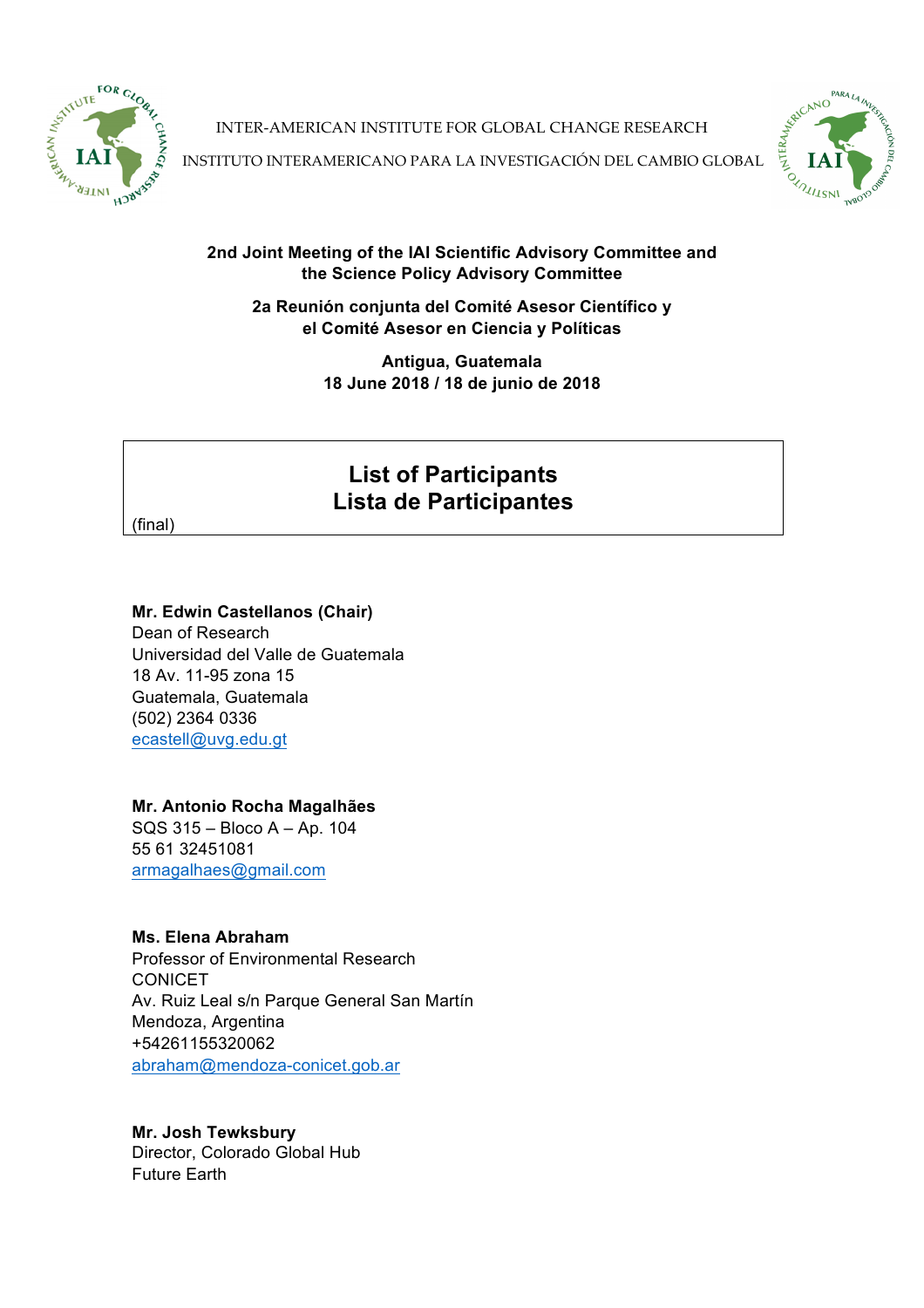4001 Discovery Drive Boulder, Colorado 80301 206 890 7666 josh.tewksbury@futureearth.org

#### **Mr. Reynaldo Luiz Victoria**

Professor São Paulo Research Foundation (FAPESP) Carolina Mendes Thame 730 13390-000 Rio das Pedras, SP, Brasil +55 19 98114 9176 reynado.victoria@gmail.com

#### **Ms. Susana Beatriz Adamo**

Research Scientist Center for International Earth Science Information Network (CIESIN) Columbia University 61 Route 9W, Palisades, NY 10964 USA +1 845 365 8966 sadamo@ciesin.columbia.edu

#### **Ms. Tereza Cavazos**

Center for International Earth Science Information Network (CICESE) Carretera Ensenada – Tijuana #3918 Zona Playitas, B.C., Mexico +52 646 118 6562 tcavazos@cicese.mx

## **SPAC**

#### **Ms. Brigitte Baptiste (Chair)**

Instituto de Investigación de Recursos Biológicos Alexander von Humboldt Calle 28A # 15-09 Bogotá D.C. Colombia +573174348073 brigittebaptiste@humboldt.org.co

#### **Ms. Evelia Rivera Arriaga**

Instituto EPOMEX, University of Campeche Av. Héroe de Nacozari #480 Campeche CP 24029 México +52 981 750 0024 eveliarivera@gmail.com evrivera@uacam.mx